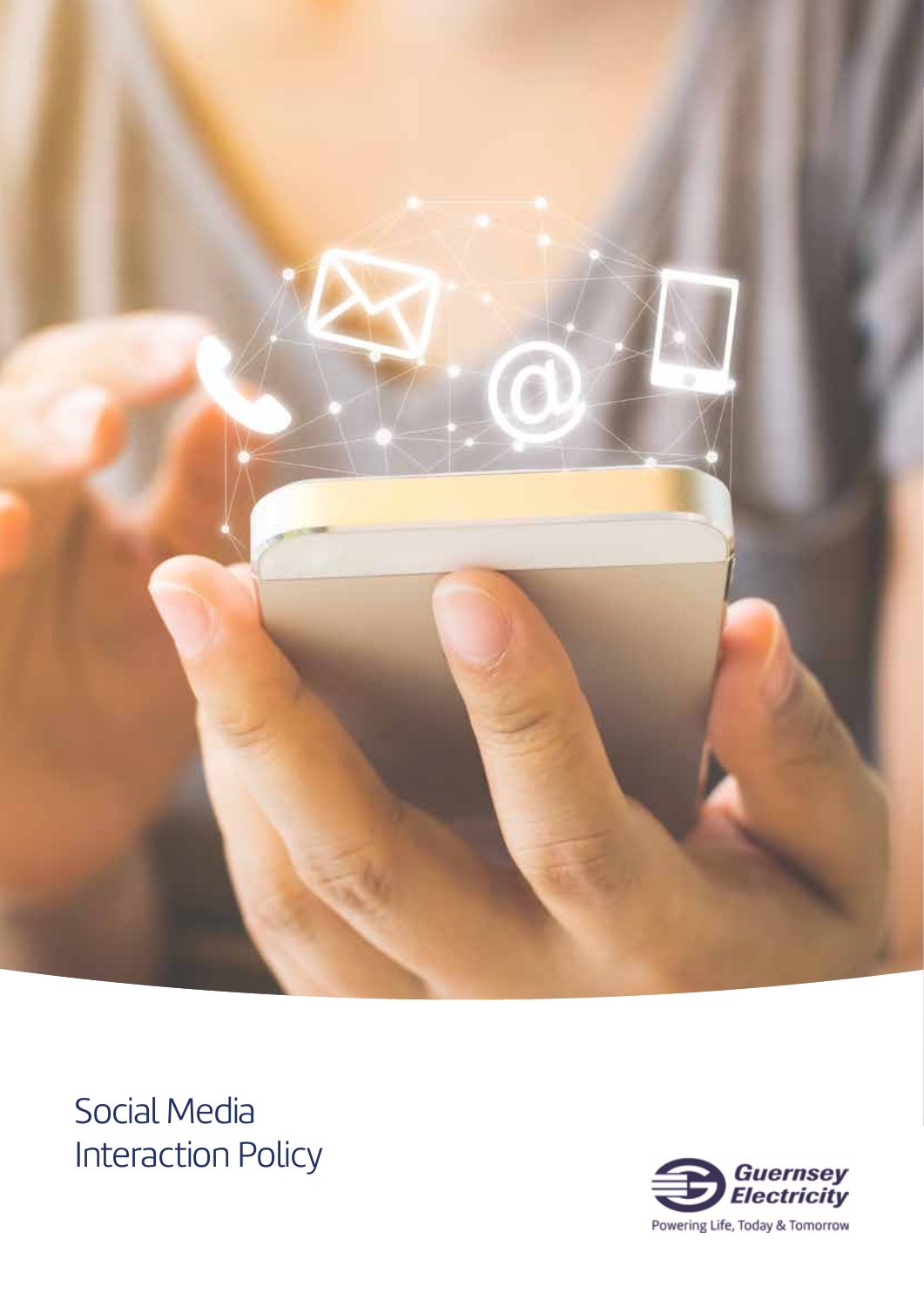



Social media is a valuable tool for two-way communication with our stakeholders, including our customers. We use social media to relay a variety of corporate messages and our channels are owned by the in-house PR, Marketing and Communications Team

## Monitoring and responding

If you have an urgent enquiry, you should not use social media to contact us. Please use the appropriate channels such as the Customer Service phone line 01481 200700 or email admin@electricity. gg

Monitoring of social media takes place during normal office hours (Monday to Friday 09:00-17:00). When the team is not available to reply, they will aim to respond on the next working day, and always aim to get back to any questions within 24 hours (weekdays). If an answer cannot be found, we will respond to advise of this, and then come back later with further information. Where comments do not warrant a response, we simply monitor these and engage with a like or comment where appropriate.

## Your security

For your own security, please do not post your address or contact information on a public post. If you have a customer service issue, please call the Customer Service phoneline (01481 200700) and they can check your information. If you do contact us via social media, please send a private message rather than a post to protect your own personal information.

## Honesty and accuracy

We will take all possible steps to ensure that our posts and our replies are complete and accurate and if we do make an error, we will correct it immediately.

## What we won't tolerate

We want our pages to be a good source of information for those who choose to follow us, giving them a great user experience at all times. For this reason, we have some rules in place and we won't tolerate the following poor examples of behaviour:

- Bad language or inappropriate or offensive language
- Threats or unwarranted claims
- Trolling
- Personal attacks against our colleagues, partner companies or customers

Please note this list is not exhaustive and we reserve the right to judge each comment independently to assess how appropriate it is for our communications. If we do encounter any behaviours, we will reserve the right to delete the post from our page or in the worst case, block the user from our pages. We understand that you may have a valid issue or concern which you wish to raise with us and we are more than happy to deal with this and have a conversation with you through the appropriate formal channels, not through social media.

If you have any questions about our policy, you can contact us by at communications@electricity.gg. Please note this inbox is monitored during normal working hours and we aim to respond quickly.